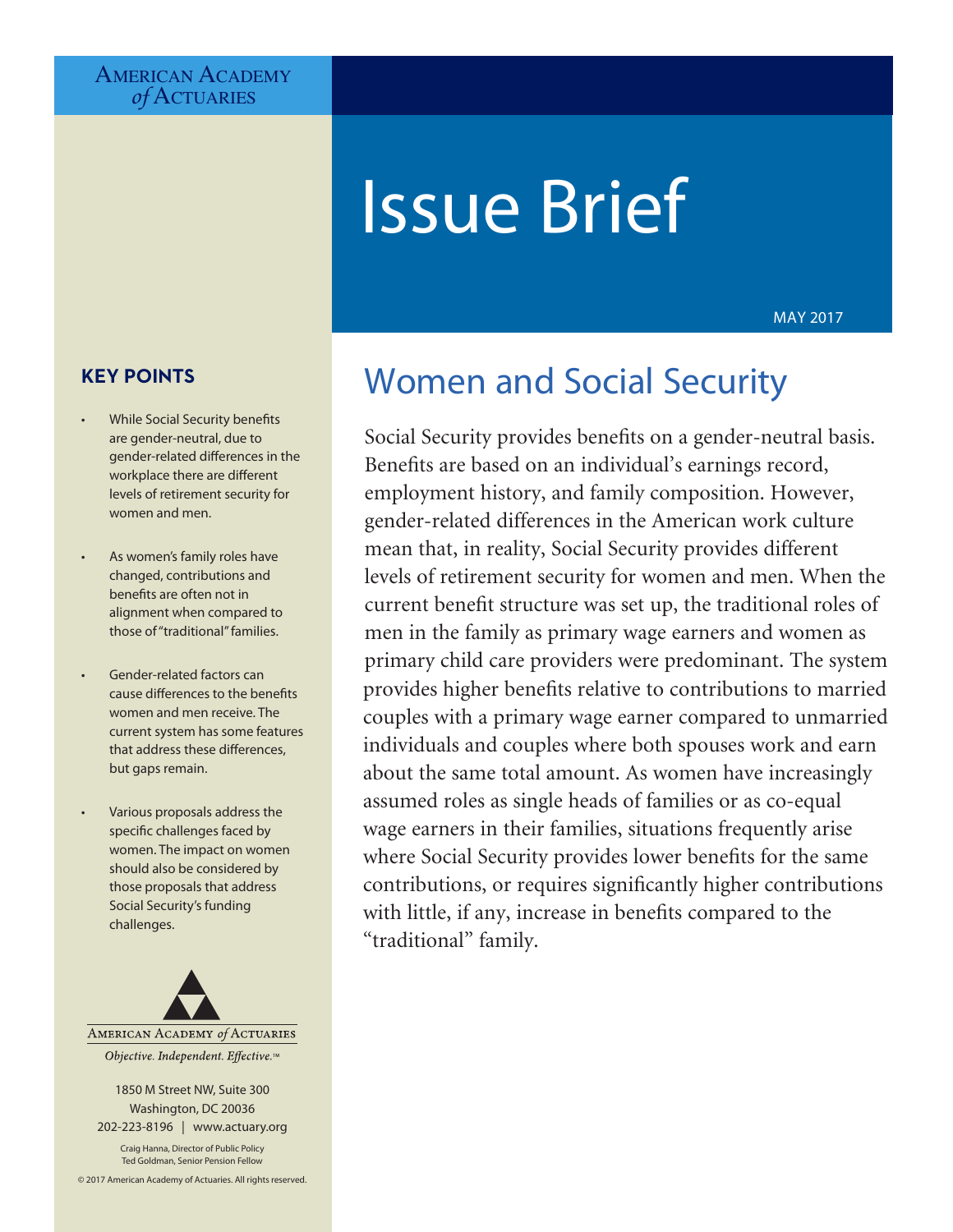#### **Other gender-related factors that can cause differences in the benefits women and men receive from Social Security include:**

**Employment history and earnings.** Women tend to have more frequent breaks in employment due to child-bearing, child care, or caring for elderly parents or relatives. When they are working, women on average earn less than their male counterparts. Thus, women generally receive smaller monthly Social Security benefits based on their own earnings histories, as compared to men.

**Life expectancy and assets.** Women, on average, live longer than men and are more likely to outlive accumulated personal assets and may therefore be more dependent on Social Security.

#### **Life expectancy and lifetime Social Security**

**benefits.** Because of their longer lifetimes, women, on average, receive a greater amount in total lifetime Social Security benefits than men with the same work histories.

**Marital status.** Women, on average, are more likely than men to become widowed before or during retirement as a consequence of longer life expectancy, and the fact that women are often younger than their spouses. In addition, older women who lose a spouse are less likely than men to remarry.<sup>1</sup> These factors mean women are likely to spend longer periods during retirement unmarried, and these periods are likely to fall at more advanced ages. Social Security survivor benefits are designed to provide retirement

security to dependent children, widows and widowers, but provide no protection for the never-married or for divorcees if the marriage lasted less than 10 years.

Social Security recognizes differences in financial circumstances among the workers and dependents it covers. As such, the current Social Security program provides certain safety net (or social adequacy) features to assist the less well-off in having enough income for retirement security. Although these features are not targeted at women, women often benefit from them more than men because of the factors outlined above. Some Social Security reform options that have been or are being contemplated would change the social adequacy components of the program, with potentially disproportionate effects on women relative to men.

This issue brief discusses the relative differences in the factors affecting men and women, such as those noted above, as well as how these differences contribute to disparate benefits under Social Security. This includes the impact on an average woman of (a) the social adequacy provisions of the current Social Security program and (b) various proposals to reform Social Security.<sup>2</sup>

#### **Background**

In general, an individual's Social Security benefit is based on the average indexed earnings of a worker's 35 highest-paid years. Social Security's rules are gender-neutral, so that a woman who

1 *Four-in-Ten Couples are Saying "I Do," Again*; ["Chapter 2: The Demographics of Remarriage](http://www.pewsocialtrends.org/2014/11/14/chapter-2-the-demographics-of-remarriage/)"; Pew Research Center; accessed on May 10, 2017. 2 See [Social Security Reform Options](http://www.actuary.org/files/Soc-Sec-Reform-Options_Monograph_03-03-2014.pdf); American Academy of Actuaries; March 2014 for a comprehensive summary of program features and reform proposals.

**Members of the Social Security Committee include: Timothy Leier, MAAA, FSA, EA—chairperson; Mark Shemtob, MAAA, ASA, EA—vice chairperson; Robert Alps, MAAA, ASA; Eric Atwater, MAAA, FSA, FCA, EA; Janet Barr, MAAA, ASA; Douglas Eckley, MAAA; Ronald Gebhardtsbauer, MAAA, EA, FSA; Jay Jaffe, MAAA, FSA; Leslie Lohmann, MAAA, FSA, FCIA, EA, ECA; Timothy Marnell, MAAA, ASA, EA; John Nylander, MAAA, FSA; Brendan O'Farrell, MAAA, EA, FSPA, FCA; Jeffery M. Rykhus, MAAA, FSA; Joan Weiss, MAAA, FSA, EA; Paul Withington, MAAA, EA, FSA; Ali Zaker-Shahrak, MAAA, FSA.**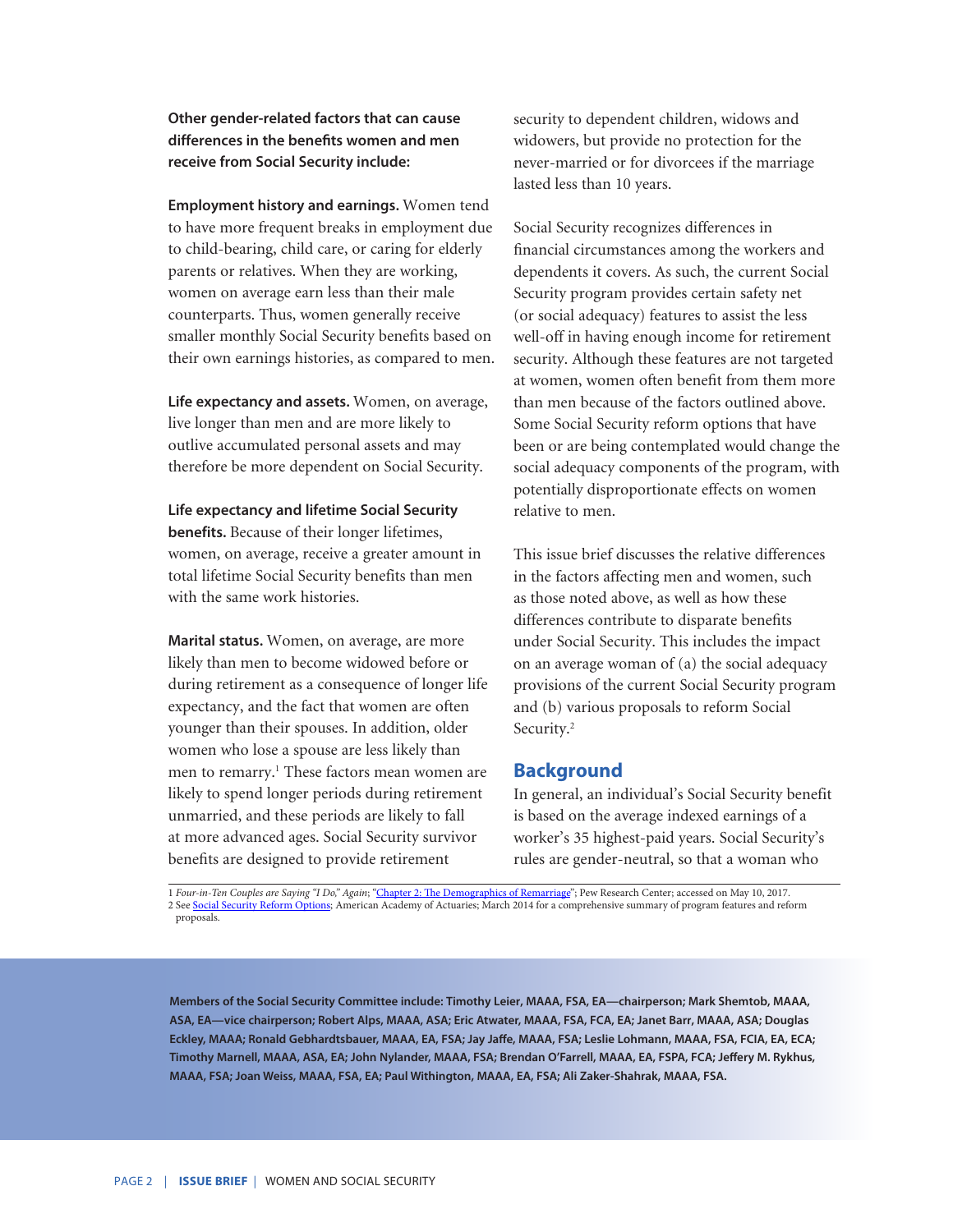retires with the same average lifetime earnings as a similarly situated man will receive the same monthly benefit. However, on average, some of the program's features affect women differently because the average woman's work history is not the same as that of the average man.

# **Women are more likely than men to be out of the work force, or to have breaks in employment.** Even with the narrowing gender gap in the rates of labor force participation, women often leave temporarily or permanently for pregnancy, child care, and other family care responsibilities. As a result, women tend to have shorter work histories and thus smaller benefits than men.

In 2014, the participation rates in the labor force were as follows: <sup>3</sup>

| Percentage of U.S. Men and Women in the Workforce |       |     |  |  |
|---------------------------------------------------|-------|-----|--|--|
| Ages                                              | Women | Men |  |  |
| $25 - 54$                                         | 74%   | 88% |  |  |
| $55 - 64$                                         | 57%   | 70% |  |  |

In 2013, about 65 percent of women with children under age six were in the labor force.<sup>4</sup>

#### **Women on average earn less than men.**

Based on their own earnings records, women on average receive lower Social Security benefits than men with the same number of years of covered earnings due to differences in earnings between men and women. This particularly affects women who live alone or are the primary wage earners in their families. Married women, even in dualearner families, may receive higher benefits based on their husbands' work histories than on their own.

From 1972 to 2014, the median annual women's earnings for full-time year-round workers rose from 58 percent to 79 percent of the average for similarly situated men.<sup>5</sup>

• Despite gains in education, professional and managerial jobs, and business ownership, women have not achieved wage parity with men. In 2012, the median covered wage reported to the Social Security Administration for all workers was \$31,205 for men and \$21,914 for women, giving a ratio of women's earnings as a percentage of men's of 70 percent.<sup>6</sup>

**Women live longer on average than men and will, therefore, need more assets in retirement.** Because women generally have less income from other sources, and non-Social Security assets (lower on average than for men) must be spread out over a longer expected lifetime, Social Security benefits are a more significant component of a women's retirement security.

- The average life expectancy at age 65 is 18.1 years for males and 20.6 years for females.<sup>7</sup>
- In addition, most married women have older spouses. As a result, current elderly women are much more likely to become widows than women a generation younger and not have a spouse able to assist them financially in their most elderly years.
- Since women live longer and are less likely to have a spouse to care for them, they are much more likely to need paid assistance with the tasks needed for daily living from family in-home care agencies and long-term care facilities. These services often require significant assets. About 23 percent of women age 62 and older (but only about 18 percent of similarly aged men) depend on Social Security for 90 percent or more of their family income.<sup>8</sup>

<sup>3</sup> ["U.S. Bureau of Labor Statistics, 2014 Current Population Survey, Average Annual Data, Table 3"](https://www.bls.gov/cps/tables.htm); U.S. Bureau of Labor Statistics; accessed on May 10, 2017.

<sup>4</sup> [BLS Reports – Women in the labor force: a databook;](https://www.bls.gov/opub/reports/womens-databook/archive/women-in-the-labor-force-a-databook-2015.pdf) U. S. Bureau of Labor Statistics; December 2015.

<sup>5 &</sup>quot;[Facts & Figures: Women and Pay Inequality"](http://billmoyers.com/content/facts-figures-women-and-pay-inequality/); Moyers & Company; accessed on May 10, 2017.

<sup>6</sup> [Annual Statistical Supplement to the Social Security Bulletin;](https://www.ssa.gov/policy/docs/statcomps/supplement/2014/supplement14.pdf) Social Security Administration; April 2015. Note that this 70 percent ratio includes the effects of both differing rates of pay and differing percentages of full-time employment.

<sup>7 &</sup>lt;u>"[2015 OASDI Trustees Report, Table V.A3.—Period Life Expectancy](https://www.ssa.gov/OACT/TR/2015/V_A_demo.html#22669)</u>"; Social Security Administration; accessed on May 10, 2017.

<sup>8</sup> [Income of the Population 55 and older, 2012 Survey, Table 8.B1](https://www.ssa.gov/policy/docs/statcomps/income_pop55/2012/incpop12.pdf); Social Security Administration; April 2014.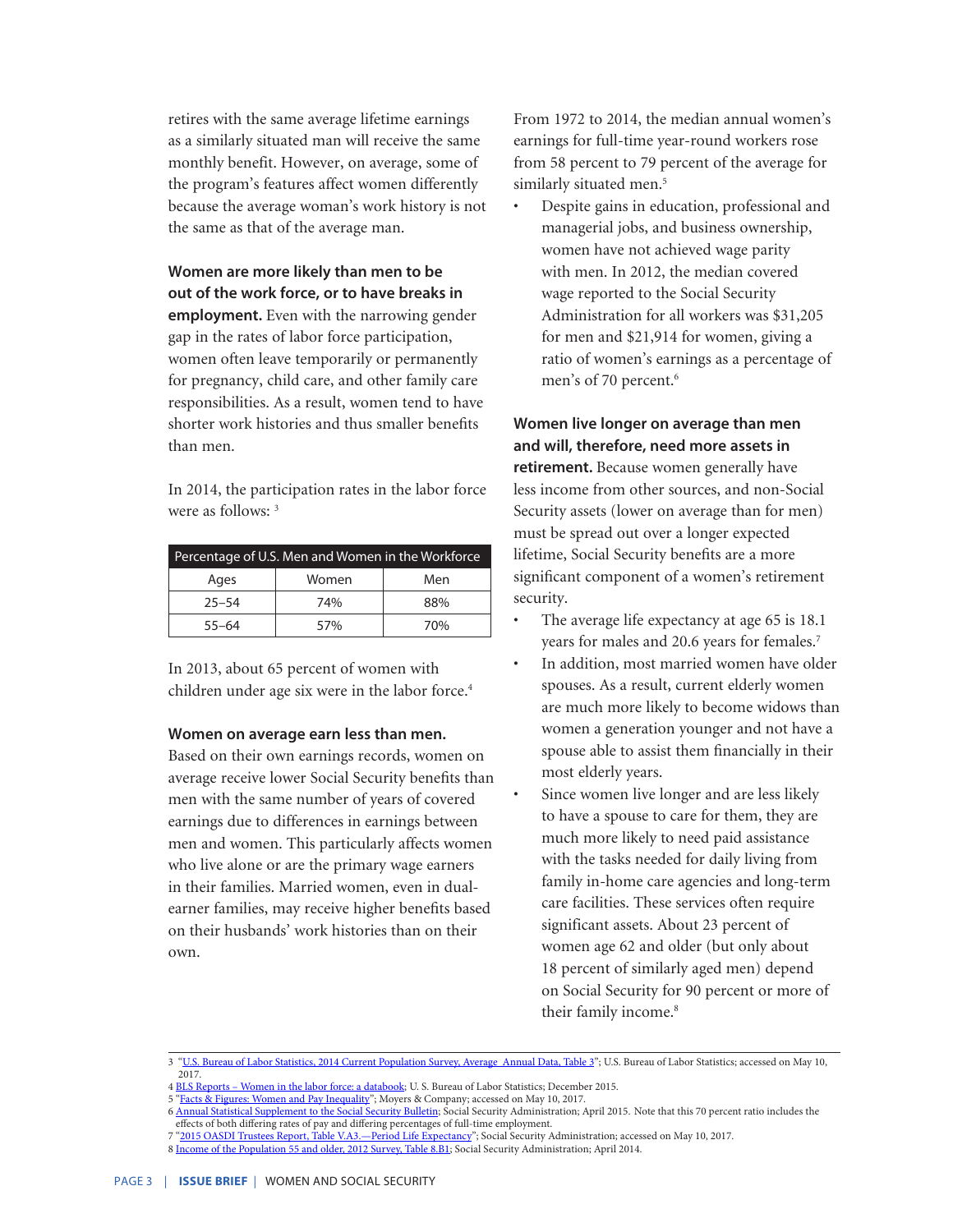| Percentage of Income From Social Security |                           |                             |  |  |
|-------------------------------------------|---------------------------|-----------------------------|--|--|
|                                           | Males age 62<br>and older | Females age 62<br>and older |  |  |
| $SS < 50\%$ of<br>Income                  | 60.4%                     | 53.4%                       |  |  |
| SS is 50% to 90%<br>of Income             | 21.8%                     | 23.4%                       |  |  |
| SS>90% of<br>Income                       | 17.8%                     | 23.2%                       |  |  |

Of the women over age 62 collecting benefits as dependents, about 23 percent receive these benefits based on spousal benefits or earnings only. This has declined from 57 percent in 1960.<sup>9</sup>

**Women are more likely than men to be single, widowed, or divorced in retirement.** Widow(er)s can continue to be eligible for survivor benefits, but these benefits may be reduced or curtailed upon remarriage before age 60. Furthermore, those who have been divorced before 10 years of marriage may not be entitled to survivor benefits at the time of the Social Security beneficiary's death.

• Women are more likely than men to be unmarried at older ages.

| Percent Married by Age Group <sup>10</sup> |       |     |  |  |
|--------------------------------------------|-------|-----|--|--|
| Age Group                                  | Women | Men |  |  |
| 65–74                                      | 47%   | 71% |  |  |
| 75-84                                      | 29%   | 67% |  |  |
| 85 and older                               | 12%   | 49% |  |  |

- In 2014, the largest group of women at ages 75 to 84 were widowed (47 percent), compared with married (34 percent), divorced or separated (14 percent), and never married (4 percent).
- The poverty rates for never-married women over age 65 are some of the highest for any subgroup in the country. For example, only 4.7 percent of married couples over age 65 have incomes below the federal poverty line; but for a never-married woman over age 65 that figure is  $17.6$  percent.<sup>11</sup>

This combination of factors means that the average woman has a higher risk of having insufficient income or depleting her savings in her retirement years.

# **Social Adequacy Features of Current System**

The current Social Security program contains safety net, or social adequacy, features that help address retirement security issues for women.

**Progressive Benefit Formula:** A worker's basic benefit, called the primary insurance amount (PIA), is determined using a progressive benefit formula that applies a declining scale of percentages as the average indexed monthly earnings (AIME) increases. Under the current PIA formula, the percentages (90, 32, and 15) remain the same from year to year but the amounts of AIME where they apply (bend points), increase each year based on the national average wage index.<sup>12</sup>

The PIA formula was designed so that lower-paid workers receive a greater benefit as a percentage of wages than higher-paid workers. The PIA formula also provides proportionately greater benefits to all workers (not just lower-paid workers) who have been absent from the labor force for significant periods than to those who have worked in covered employment throughout their adult lives. This is due to the fact that anyone with less than 35 years of covered employment will have years of zero earnings included in the calculation of their AIME and will have a lower AIME than someone at the same earnings level but who worked all years. Their PIA won't be more but the PIA as a percentage of AIME will be higher. These features help women, who are usually lower-paid and likely to be absent from the labor force longer than men.

<sup>9</sup> [Fast Facts & Figures About Social Security, 2015](https://www.ssa.gov/policy/docs/chartbooks/fast_facts/2015/fast_facts15.pdf); Social Security Administration; September 2015.

<sup>10</sup> ["2014 American Community Survey, Sex by Marital Status by Age](https://factfinder.census.gov/faces/tableservices/jsf/pages/productview.xhtml?pid=ACS_14_5YR_B12002&prodType=table)"; U.S. Census Bureau; accessed on May 10, 2017.

<sup>11</sup> [Fast Facts & Figures About Social Security](https://www.ssa.gov/policy/docs/chartbooks/fast_facts/2016/fast_facts16.pdf)*,* 2015; op. cit.

<sup>12</sup> For more on how the PIA and AIME are calculated as well as the current bend point levels, refer to the [Primary Insurance Amount section](https://www.ssa.gov/oact/cola/piaformula.html) of the Social Security Administration website.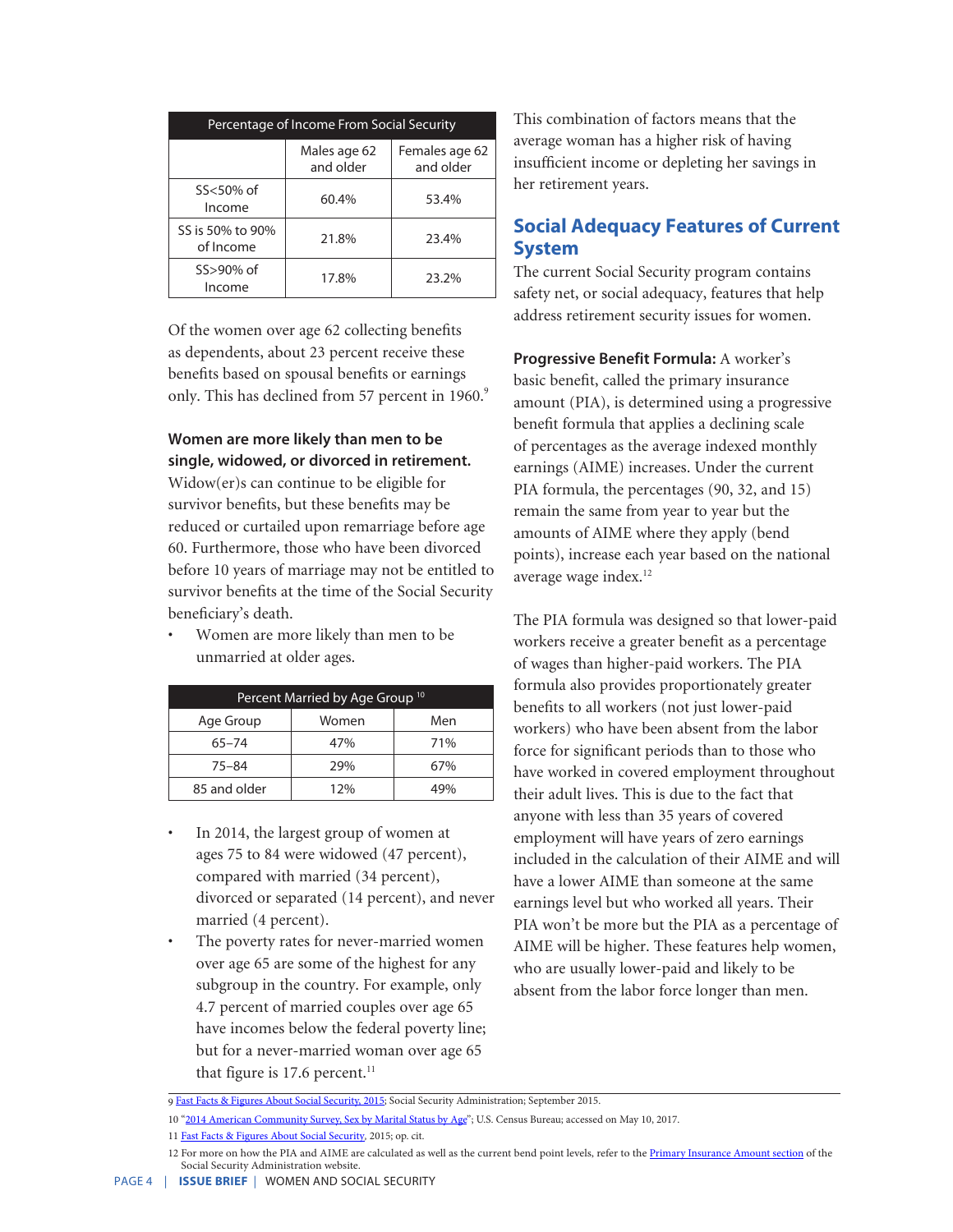**Benefits for Spouses:** Under Social Security, a worker's spouse is eligible to receive 50 percent of the worker's benefit while the worker is alive, and 100 percent after the worker's death (provided the spouse is not entitled to a higher benefit based on his or her own earnings history or on another spouse's earnings history). Benefits are also payable to divorced spouses to whom the worker was married at least 10 years, without any reduction in benefits to the worker or to other family members. If a worker dies before becoming eligible for retirement, but was fully insured at death, Social Security pays benefits to the worker's spouse and dependent children. As a result of spousal and survivor benefits, women with low earnings or little work history can still receive Social Security benefits based on a spouse's earnings history.

**Greater Expected Lifetime Benefits for Women Due to Their Longer Lifetimes:** Social Security is a traditional retirement benefit where the retirement income is payable for life. This is different from an account-type system that accumulates a fund for an individual and then amounts are paid out at the discretion of each individual. These amounts may not last the full lifetime for people who live a long time or whose fund becomes depleted for other reasons. Since women's lifetimes are on average longer than men's lifetimes, women will on average receive more lifetime benefits from Social Security than similarly situated men. This feature of Social Security is an advantage for women.

### **Differences in Benefits and Taxes Within the Current System**

Due to some of the social adequacy features of the current system, benefits are not the same proportion of Federal Insurance Contributions Act (FICA) taxes paid for all participants within the system. Specifically, one-earner couples (who were predominant when Social Security was created) receive benefits as a greater percentage

of taxes paid than two-earner couples and single persons. The example in the chart that follows shows that there can be significant differences in retirement benefits and surviving spouse's benefits for families with the same earnings histories and payroll tax contributions, but with different splits of earnings between the spouses. One-earner households receive a higher benefit from Social Security than two-earner couples with the same total household earnings. Moreover, the survivor of the two-earner couple receives a much smaller survivor benefit than the survivor of a one-earner couple with the same total earnings.

In the case of the two-earner couple where the primary earner has the same income as the oneearner couple, the secondary earner's benefit is only marginally higher than if she or he did not work at all. Compared to the one-earner household, the survivor of the two-earner couple in this case receives no additional benefits, even though he or she may have worked for many years and contributed payroll taxes to the program. Stated differently, the secondary earner's income is effectively taxed at a higher rate than the primary earner's income, which has an adverse effect on women who are the secondary earner.

As more women continue to enter the work force and earn higher wages, more will have retirement benefits greater than 50 percent of their spouses' benefits, so the spousal benefit will be provided to a declining proportion of women. Thus the disparity illustrated by Examples 1 and 2 will occur less frequently. However, as long as women continue to earn less on average than men, their retirement benefits will be less on average than their spouses' benefits, so the survivor benefit (100 percent of the higher wage earner's benefit) will continue to apply for a high percentage of women. The disparity in taxes paid illustrated by Examples 1 and 3 will continue to occur.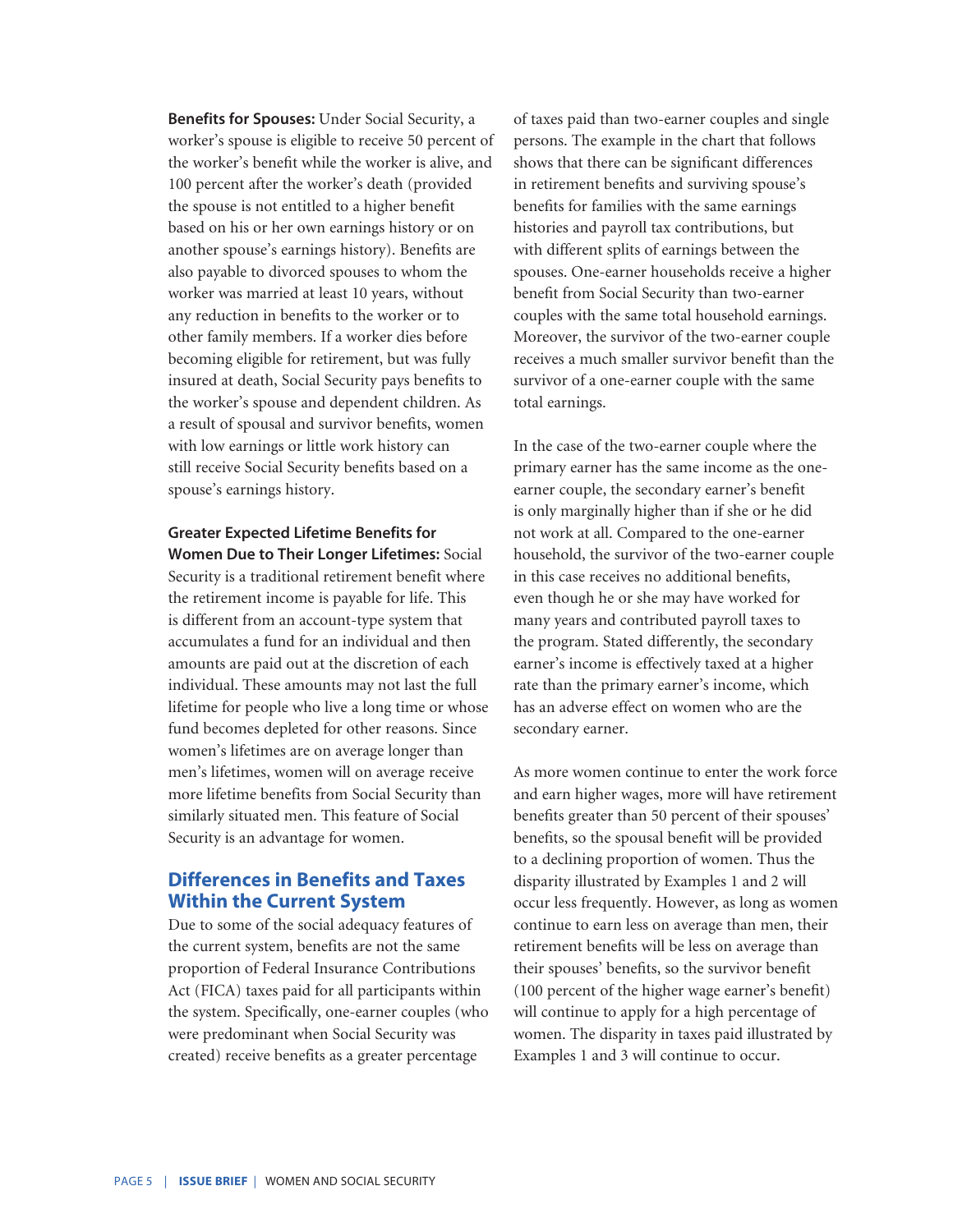| Impact on Social Security Benefits of Different Family Circumstances |                                                           |                                                                      |                                                             |  |
|----------------------------------------------------------------------|-----------------------------------------------------------|----------------------------------------------------------------------|-------------------------------------------------------------|--|
|                                                                      | One-earner couple<br>(Example 1)                          | Two-earner couple with<br>equal earnings<br>(Example 2)              | Two-earner couple with<br>unequal earnings<br>(Example 3)   |  |
| Spouse A earns                                                       | \$50,000                                                  | \$25,000                                                             | \$50,000                                                    |  |
| Spouse B earns                                                       | \$0                                                       | \$25,000                                                             | \$25,000                                                    |  |
| <b>Annual Social Security tax</b><br>$(6.2\%)$                       | \$3,100/year                                              | \$3,100/year                                                         | \$4,650/year                                                |  |
| Total monthly benefit at<br>retirement*                              | \$1,770 spouse A<br>$+$ \$885 spouse B<br>(\$2,655 total) | \$1,120 spouse A<br>$+$ \$1,120 spouse B<br>$(52,240 \text{ total})$ | \$1,770 spouse A<br>$+$ \$1,120 spouse B<br>(\$2,890 total) |  |
| Total monthly benefit to<br>survivor                                 | \$1,770                                                   | \$1,120                                                              | \$1,770                                                     |  |

#### Current-Law Example

\*Estimates assume both are age 66 and retired in 2014

# **Proposals for Changes to Social Security**

There have been many proposals in recent years to change Social Security, some of which would have particular impact on women. The intent of this section is to provide an analysis of some of the options and their impact. The discussion of the options has been separated into 1) options that address specific challenges faced by women, followed by 2) options that address Social Security's funding challenges, which also impact women because of gender-related factors.

# **Options That Address Challenges Faced by Women**

**Modify the Computation Period for Benefits:**  Social Security currently uses a 35-year averaging period in the formula for calculating a benefit. If a worker is out of the workforce to care for family members for a period of years, her (or his) Social Security benefit could be adversely affected by those years with zero earnings. To address this issue, one reform option is to impute, or credit, income for a certain number of years for the stay-at-home care of a child. Another option is to reduce the 35-year period for every

year of stay-at-home care. This latter approach is already in use, to a limited extent, for disabled individuals where the 35-year average is reduced to 30 years under certain circumstances.

**Provide a Minimum Benefit:** A proposal from the National Commission on Fiscal Responsibility and Reform would protect low-income workers, disproportionately women, against poverty by guaranteeing that an individual who worked at least 30 years would retire with a minimum income of 125 percent of the poverty line in 2017 and wage-indexed thereafter.<sup>13</sup> A smaller minimum benefit would also be provided for those with between 10 and 30 years of service. This proposal would shift the balance toward social adequacy and away from individual equity (equivalent returns on contributions for all contributors).

**Change Spousal Benefits:** A proposal from the 1994-1996 Advisory Council on Social Security would reduce the 50-percent spousal benefit to 33 percent and would increase survivor benefits for two-earner couples to 75 percent of the total benefit paid to them when both were

<sup>13</sup> *[The Moment of Truth: Report of the National Commission on Fiscal Responsibility and Reform](http://momentoftruthproject.org/sites/default/files/TheMomentofTruth12_1_2010.pdf)*; National Commission on Fiscal Responsibility and Reform; December 2010.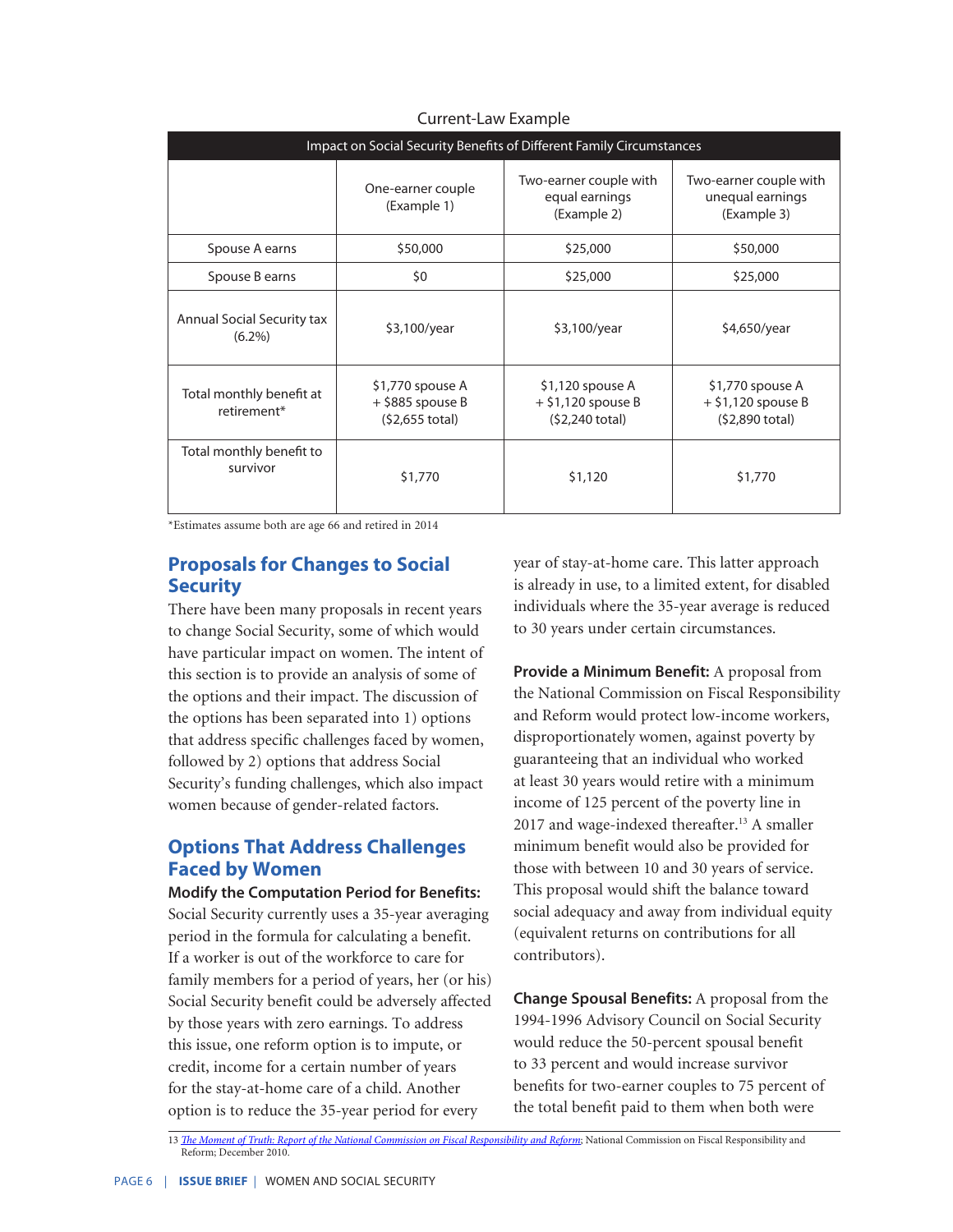| <b>Advisory Council Proposal</b>        |                                                           |                                                             |                                                             |  |  |
|-----------------------------------------|-----------------------------------------------------------|-------------------------------------------------------------|-------------------------------------------------------------|--|--|
|                                         | One-earner couple                                         | Two-earner couple with<br>equal earnings                    | Two-earner couple with<br>unequal earnings                  |  |  |
| Spouse A earns                          | \$50,000                                                  | \$25,000                                                    | \$50,000                                                    |  |  |
| Spouse B earns                          | \$0                                                       | \$25,000                                                    | \$25,000                                                    |  |  |
| Total monthly benefit at<br>retirement* | \$1,770 spouse A<br>$+$ \$590 spouse B<br>(Total \$2,360) | \$1,120 spouse A<br>$+$ \$1,120 spouse B<br>(Total \$2,240) | \$1,770 spouse A<br>$+$ \$1,120 spouse B<br>(Total \$2,890) |  |  |
| Total monthly benefit to<br>survivor    | \$1,770                                                   | \$1,680                                                     | \$2,168                                                     |  |  |

\*Estimates assume both are age 66 and retired in 2014

alive (or 100 percent of either worker's benefit if greater).<sup>14</sup> As the example comparing this proposal to current law illustrates, this proposal shifts benefits from retired one-earner couples to survivors of two-earner couples, predominantly women.

*Advisory Council Proposal Spousal Benefit:* 33 percent of insured worker benefit. The current-law spousal benefit is 50 percent of the insured worker benefit.

*Advisory Council Proposal Widow(er) Benefit:* 75 percent of the total benefit paid when both spouses were alive (or 100 percent of either worker's benefit if greater). The current-law widow(er) benefit is 100 percent of the insured worker benefit.

*Current Law Spousal Benefit:* 50 percent of insured worker benefit.

*Current Law Widow(er) Benefit:* 100 percent of insured worker benefit.

This proposal would also make it more likely that working spouses will be entitled to retirement benefits solely on their own work records, rather than as spousal benefits. However, it does reduce the benefits to low-earning and nonworking women to 33 percent of the benefit

of the working spouse. This could be particularly problematic for divorced women, who have the highest poverty rate of the elderly.

**Earnings Sharing:** Under an earningssharing proposal, the spousal benefit would be eliminated. Instead, a couple's earnings would be added together and split evenly each year. This would help dual-earner couples in which both spouses have substantial (but unequal) employment histories as well as divorced women—especially those who were married for less than 10 years. However, married households in which only one spouse has a substantial employment history, and which currently receive spousal benefits for little or no additional tax contributions, would be adversely affected. This proposal would also reduce the benefits of workers who shared their earnings, and then divorced after retirement.

#### **Provide Additional Benefit for the "Oldest**

**Elderly":** As retirees age, many liquidate their other resources and become relatively more dependent on Social Security for their support. The National Commission on Fiscal Responsibility and Reform report proposed a 5 percent increase in the monthly benefit to recipients after 20 years from initial eligibility. The bump up would be phased in over five years, 1 percent per year. This would have a

14 "1994-96 Advisory Council Report: Findings, Recommendations and Statements"; Social Security Administration; accessed on May 10, 2017.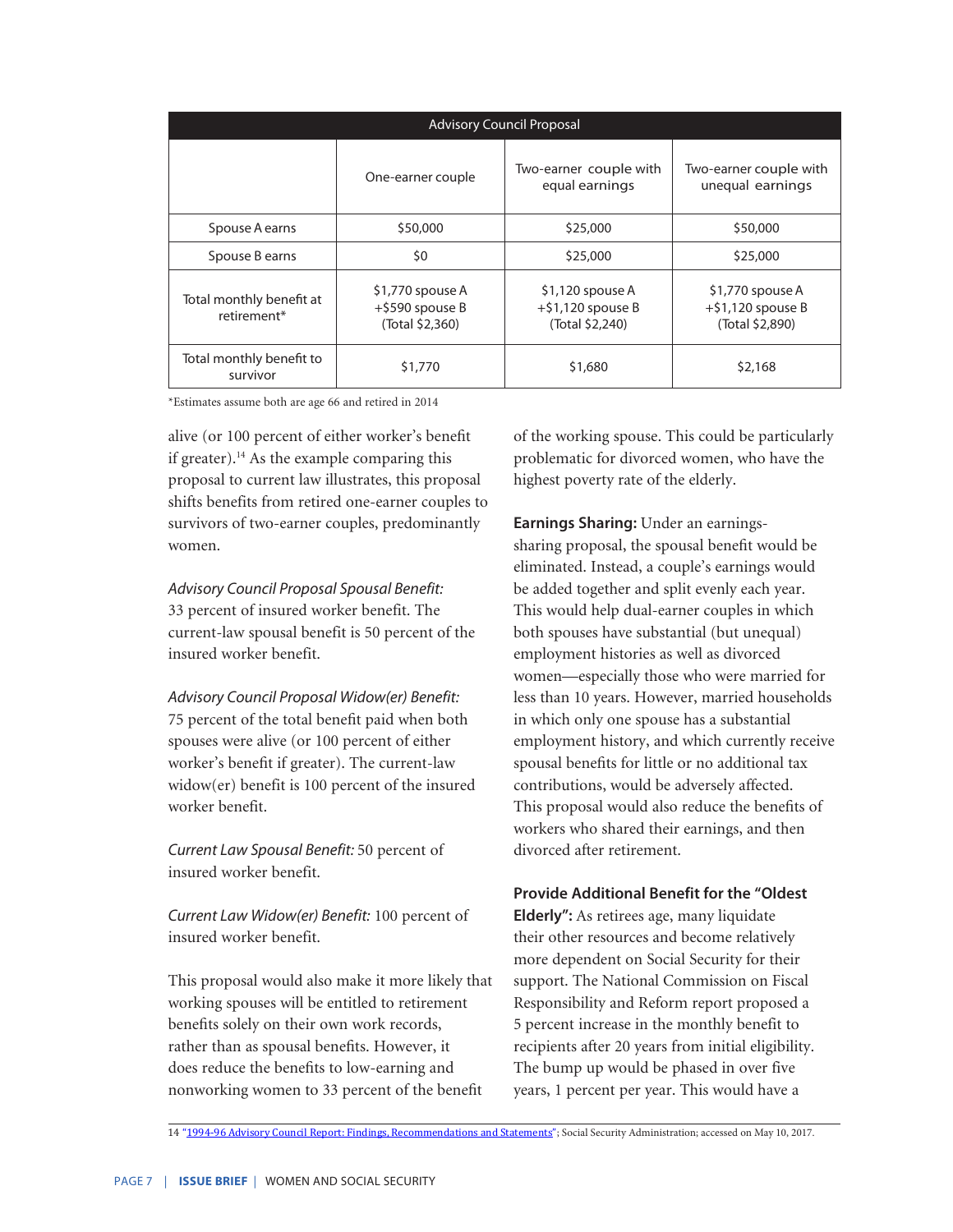disproportionate effect on women who make up approximately 60 percent of the population over age 80.

# **Options that Address Social Security's Funding Challenges**

**Modify the Computation Period for Benefits:**  Most proposals in this category would phase in a change to lengthen the 35-year averaging period to help improve Social Security's financial condition and to encourage people to work for more years. For example, current proposals would increase the averaging period from 35 to 38 or 40 years. In general, this option could affect women disproportionately, if additional years add lower-paid or zero-earnings years into the calculation of the average earnings upon which the benefit is based, unless they were allowed drop-out years for caregiving outside the paid workforce. The effect on benefits of an increase to 40 years (phased in from 2017 to 2025) would depend on the worker's earnings history but would reduce scheduled benefits, on average, by about 3 percent.<sup>15</sup>

#### **Reduce Benefits Across the Board:** One

proposal would reduce all Social Security benefits by 3 percent.<sup>16</sup> This reform option is consistent with individual equity but can be seen as hurting social adequacy (the benefit adequacy and social insurance aspects of the program). Such a change would have a greater impact on women, especially very elderly women without spouses, because of their longer life expectancy and greater reliance on Social Security relative to other types of retirement income.

**Change the Benefit Formula:** There are several approaches to changing the benefit formula. One would reduce the formula percentages (90 percent, 32 percent, and 15 percent for the three tiers of earnings) each year by a constant factor—for example, 1 percentage point per year. Such a change would maintain the formula's progressivity but would gradually reduce benefit adequacy, particularly for low-wage earners, and would have a greater impact on women.

Reducing only the percentages applicable to the higher-wage levels (i.e., the 32 percent and the 15 percent levels, but not the 90 percent level) would make the formula even more favorable to low-income workers relative to medium and high-income workers while maintaining program adequacy for very-low-wage earners because the 90 percent level would not change.

A similar proposal involves indexing the earnings tiers in the Social Security benefit formula to the Consumer Price Index (CPI), rather than the wage index. This has the effect of gradually reducing the (inflation adjusted) PIA below current levels since the wage index is generally higher than the CPI. Initially, this proposal would affect the highest earners the most, but it eventually could lead to a large shift in the balance between individual equity and social adequacy.

**Increase the Full Retirement Age:** The full (unreduced) retirement age is the earliest age at which full benefits are payable and currently ranges from ages 66 to 67, according to the worker's year of birth. Benefits before the full retirement age may begin as early as age 62, but such benefits are permanently reduced to make lifetime benefits approximately actuarially equivalent, regardless of retirement age. Increasing the full retirement age as life expectancy increases is a means for solving the system's financial problems by reducing benefits relative to current law and encouraging healthy workers with jobs to continue to work. Adopting this reform impacts benefit adequacy for those who cannot find or continue in employment in older ages. The increase in the full retirement age might be accompanied by increases in the initial eligibility age (62) and by changes in the disability benefit to protect those in jobs that don't lend themselves to later retirement. These changes can be significant for women who rely heavily on Social Security for income in old age because increasing the full retirement age is functionally equivalent to reducing benefits.

<sup>15</sup> Letter to the Honorable Jason Chaffetz, ["Office of the Chief Actuary, November 9, 2011](https://www.ssa.gov/OACT/solvency/JChaffetz_20111109.pdf)"; Social Security Administration; accessed on May 10, 2017. 16 See Proposals B7.1 and B7.2 in ["Provisions Affecting Level of Monthly Benefits"](https://www.ssa.gov/OACT/solvency/provisions/benefitlevel.html); Social Security Administration; accessed on May 10, 2017.